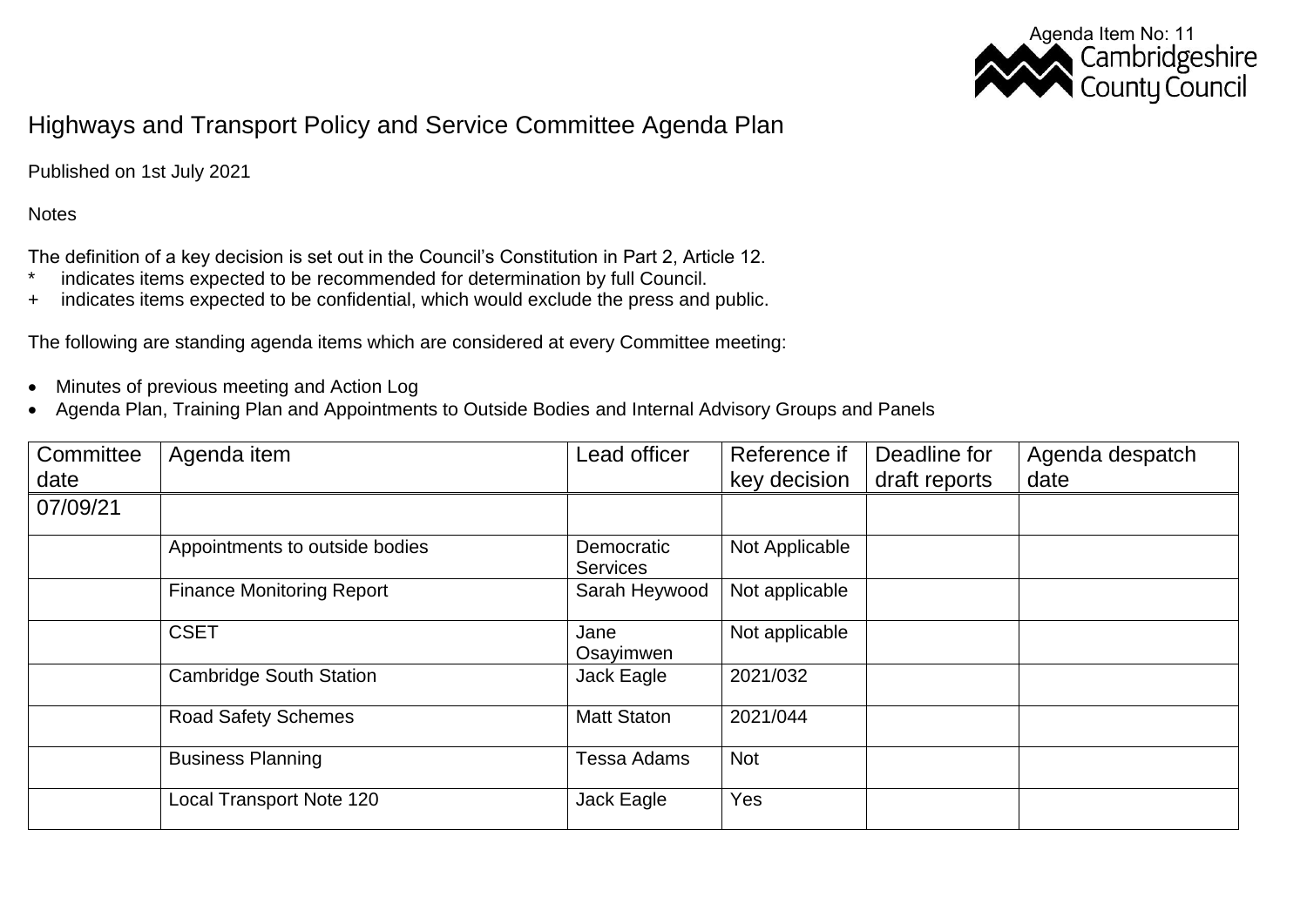|            | Annual Highways Report           | Emma Murden                   | Not applicable  |            |            |
|------------|----------------------------------|-------------------------------|-----------------|------------|------------|
|            | Road Safety Annual Review        | <b>Matt Staton</b>            | Not applicable. |            |            |
|            | <b>Civil Parking Enforcement</b> | Sonia Hansen                  | 2021/048        |            |            |
|            | Winter Plan 2021/22              | Jonathan Clarke               | 2021/036        |            |            |
|            | Agenda plan                      | Democratic<br><b>Services</b> | Not Applicable  |            |            |
| [04/11/21] | <b>Reserve Date</b>              |                               |                 |            |            |
| 07/12/21   |                                  |                               |                 | 25/11/2021 | 29/11/2021 |
|            | Appointments to outside bodies   | Democratic<br><b>Services</b> | Not Applicable  |            |            |
|            | <b>Business Planning</b>         | <b>Tessa Adams</b>            | Not applicable. |            |            |
|            | <b>Finance Monitoring Report</b> | Sarah Heywood                 | Not applicable  |            |            |
|            | Agenda plan                      | Democratic<br><b>Services</b> | Not Applicable  |            |            |
| [25/01/22] | <b>Reserve Date</b>              |                               |                 |            |            |
| 08/03/22   |                                  |                               |                 | 24/02/22   | 28/02/22   |
|            | Appointments to outside bodies   | Democratic<br><b>Services</b> | Not Applicable  |            |            |
|            | <b>Finance Monitoring Report</b> | Sarah Heywood                 | Not applicable  |            |            |
|            | Agenda plan                      | Democratic<br><b>Services</b> | Not Applicable  |            |            |
| [26/04/22] | <b>Reserve Date</b>              |                               |                 |            |            |

To be scheduled Cambridgeshire County Council Future Transport Priorities – Chris Poultney (Key Decision)